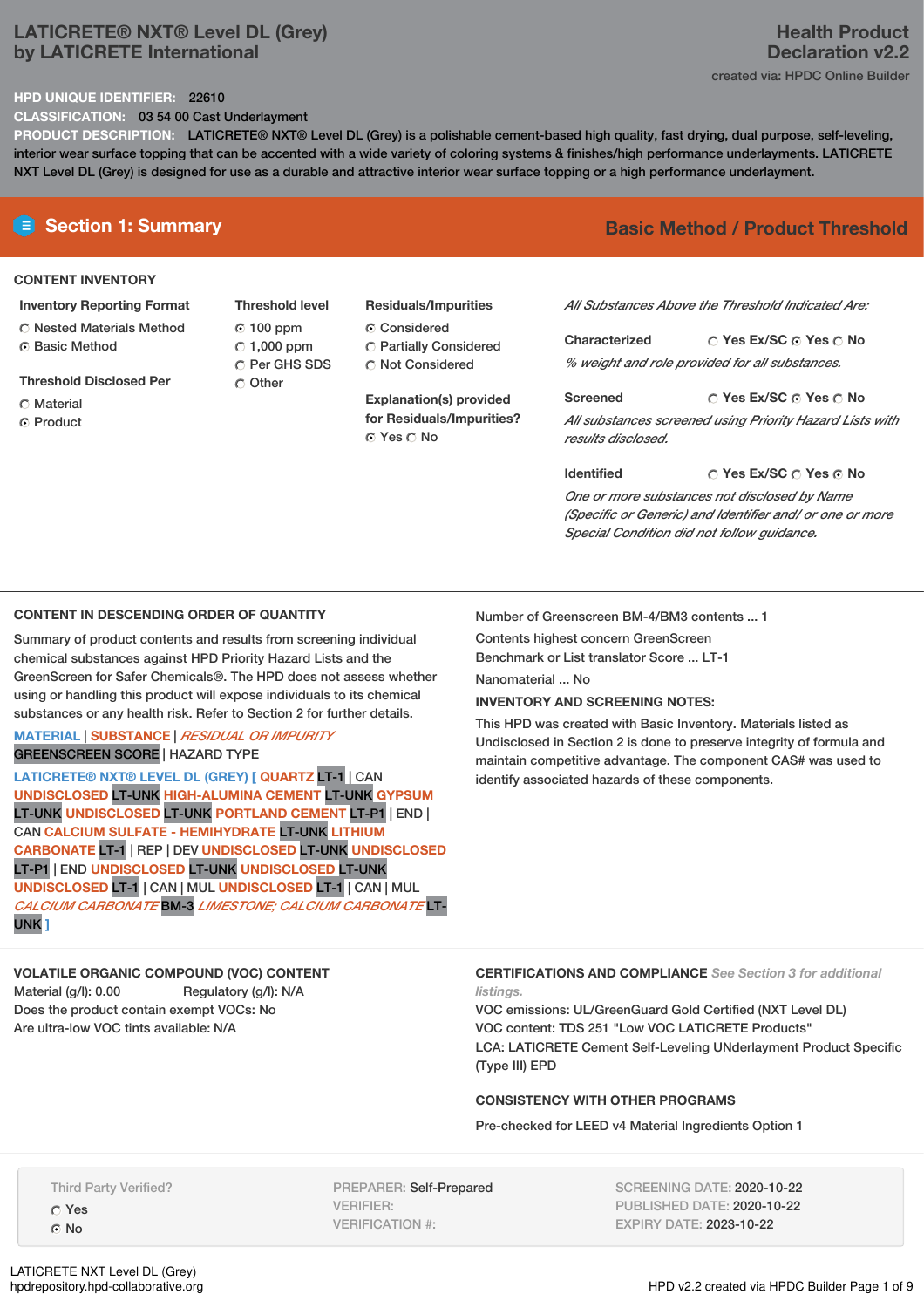This section lists contents in a product based on specific threshold(s) and reports detailed health information including hazards. This HPD uses the *inventory method indicated above, which is one of three possible methods:*

- *Basic Inventory method with Product-level threshold.*
- *Nested Material Inventory method with Product-level threshold*
- *Nested Material Inventory method with individual Material-level thresholds*

Definitions and requirements for the three inventory methods and requirements for each data field can be found in the HPD Open Standard version *2.2, available on the HPDC website at: [www.hpd-collaborative.org/hpd-2-2-standard](https://www.hpd-collaborative.org/hpd-2-2-standard)*

# **LATICRETE® NXT® LEVEL DL (GREY)** PRODUCT THRESHOLD: 100 ppm RESIDUALS AND IMPURITIES CONSIDERED: Yes RESIDUALS AND IMPURITIES NOTES: Residuals and impurities are measured by quantitative methods and are only displayed when they are potentially greater than 100 ppm. OTHER PRODUCT NOTES: See SDS at https://laticrete.com for occupational exposure information. **QUARTZ** ID: **14808-60-7** HAZARD SCREENING METHOD: **Pharos Chemical and Materials Library** HAZARD SCREENING DATE: **2020-10-22** %: **40.0000 - 50.0000** GS: **LT-1** RC: **None** NANO: **No** SUBSTANCE ROLE: **Filler** HAZARD TYPE AGENCY AND LIST TITLES WARNINGS CANCER **IARC** IARC **GROUP 1** - Agent is Carcinogenic to humans CANCER US CDC - Occupational Carcinogens Occupational Carcinogen CANCER CA EPA - Prop 65 Carcinogen - specific to chemical form or exposure route CANCER **IARC** IARC **GROUP 1** - Agent is carcinogenic to humans - inhaled from occupational sources CANCER **EXAMCER** US NIH - Report on Carcinogens Known to be Human Carcinogen (respirable size occupational setting) CANCER MAK MAK Carcinogen Group 1 - Substances that cause cancer in man CANCER GHS - New Zealand 6.7A - Known or presumed human carcinogens CANCER GHS - Japan Carcinogenicity - Category 1A [H350] CANCER GHS - Australia GHS - Australia H350i - May cause cancer by inhalation

SUBSTANCE NOTES: The amount of this component may vary based on the plant of manufacture.

#### **UNDISCLOSED**

|                      | HAZARD SCREENING METHOD: Pharos Chemical and Materials Library | HAZARD SCREENING DATE: 2020-10-22 |          |                                                |
|----------------------|----------------------------------------------------------------|-----------------------------------|----------|------------------------------------------------|
| %: 20,0000 - 30,0000 | <b>GS: LT-UNK</b>                                              | $RC:$ Pre $C$                     | NANO: No | SUBSTANCE ROLE: Binder                         |
| <b>HAZARD TYPE</b>   | <b>AGENCY AND LIST TITLES</b>                                  | <b>WARNINGS</b>                   |          |                                                |
| None found           |                                                                |                                   |          | No warnings found on HPD Priority Hazard Lists |

SUBSTANCE NOTES: The amount of this component may vary based on the plant of manufacture. This product is shown as undisclosed to preserve integrity of formula and maintain competitive advantage. The component CAS# was used to identify associated hazards.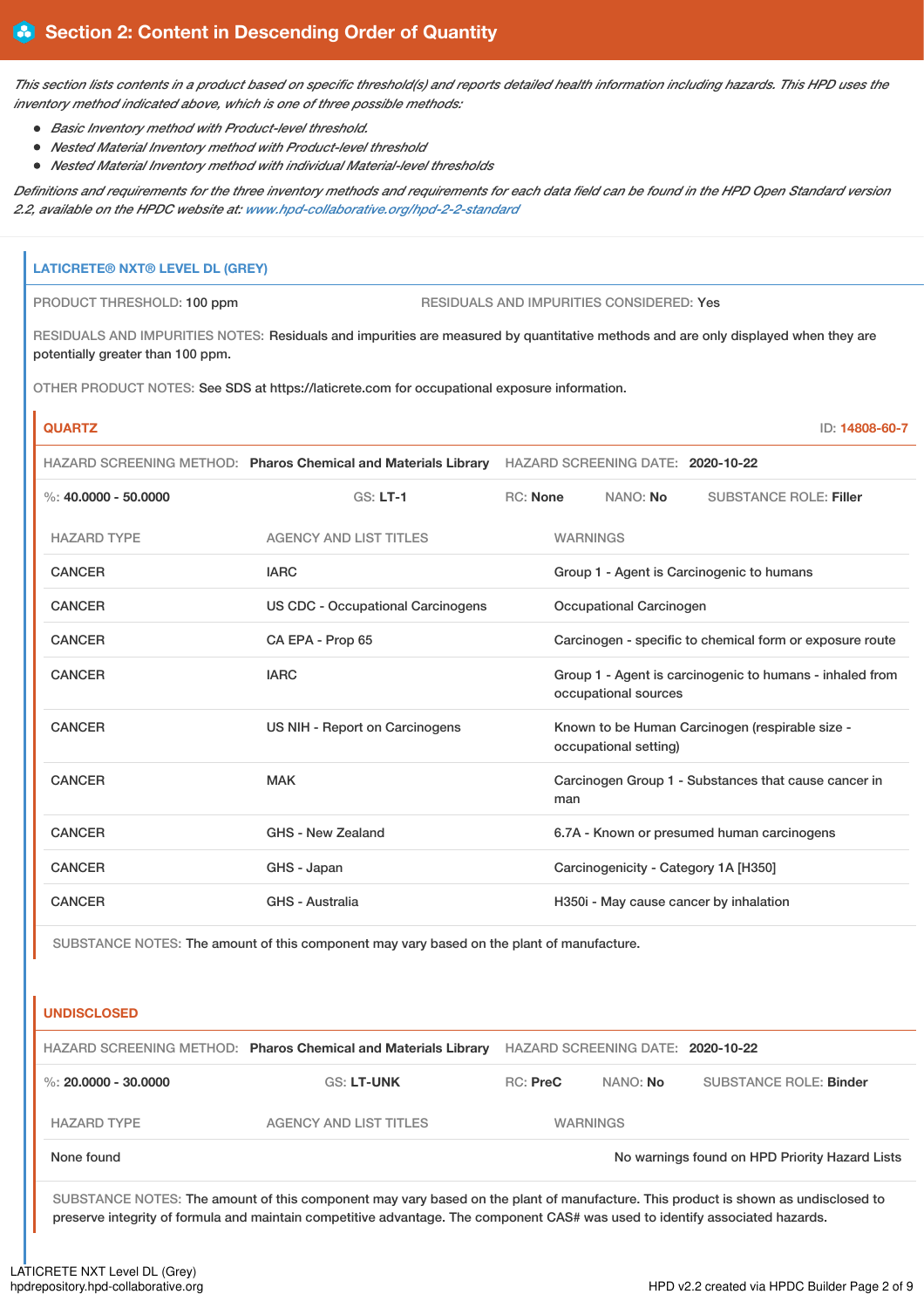| <b>HIGH-ALUMINA CEMENT</b>           |                                                                                                                                                                                                                                                                    |                 |                                       |                                                        | ID: 65997-16-2 |
|--------------------------------------|--------------------------------------------------------------------------------------------------------------------------------------------------------------------------------------------------------------------------------------------------------------------|-----------------|---------------------------------------|--------------------------------------------------------|----------------|
|                                      | HAZARD SCREENING METHOD: Pharos Chemical and Materials Library HAZARD SCREENING DATE: 2020-10-22                                                                                                                                                                   |                 |                                       |                                                        |                |
| %: $12,0000 - 18,0000$               | <b>GS: LT-UNK</b>                                                                                                                                                                                                                                                  | RC: None        | NANO: No                              | <b>SUBSTANCE ROLE: Binder</b>                          |                |
| <b>HAZARD TYPE</b>                   | <b>AGENCY AND LIST TITLES</b>                                                                                                                                                                                                                                      |                 | <b>WARNINGS</b>                       |                                                        |                |
| None found                           |                                                                                                                                                                                                                                                                    |                 |                                       | No warnings found on HPD Priority Hazard Lists         |                |
|                                      | SUBSTANCE NOTES: The amount of this component may vary based on the plant of manufacture.                                                                                                                                                                          |                 |                                       |                                                        |                |
|                                      |                                                                                                                                                                                                                                                                    |                 |                                       |                                                        |                |
| <b>GYPSUM</b>                        |                                                                                                                                                                                                                                                                    |                 |                                       |                                                        | ID: 13397-24-5 |
|                                      | HAZARD SCREENING METHOD: Pharos Chemical and Materials Library HAZARD SCREENING DATE: 2020-10-22                                                                                                                                                                   |                 |                                       |                                                        |                |
| %: $6,0000 - 10,0000$                | <b>GS: LT-UNK</b>                                                                                                                                                                                                                                                  | RC: None        | NANO: No                              | <b>SUBSTANCE ROLE: Binder</b>                          |                |
| <b>HAZARD TYPE</b>                   | <b>AGENCY AND LIST TITLES</b>                                                                                                                                                                                                                                      |                 | <b>WARNINGS</b>                       |                                                        |                |
| None found                           |                                                                                                                                                                                                                                                                    |                 |                                       | No warnings found on HPD Priority Hazard Lists         |                |
|                                      | SUBSTANCE NOTES: The amount of this component may vary based on the plant of manufacture.                                                                                                                                                                          |                 |                                       |                                                        |                |
|                                      |                                                                                                                                                                                                                                                                    |                 |                                       |                                                        |                |
| <b>UNDISCLOSED</b>                   |                                                                                                                                                                                                                                                                    |                 |                                       |                                                        |                |
|                                      | HAZARD SCREENING METHOD: Pharos Chemical and Materials Library                                                                                                                                                                                                     |                 | HAZARD SCREENING DATE: 2020-10-22     |                                                        |                |
| %: $1.5000 - 4.0000$                 | <b>GS: LT-UNK</b>                                                                                                                                                                                                                                                  | RC: None        | NANO: No                              | SUBSTANCE ROLE: Polymer species                        |                |
| <b>HAZARD TYPE</b>                   | <b>AGENCY AND LIST TITLES</b>                                                                                                                                                                                                                                      |                 | <b>WARNINGS</b>                       |                                                        |                |
| None found                           |                                                                                                                                                                                                                                                                    |                 |                                       | No warnings found on HPD Priority Hazard Lists         |                |
|                                      | SUBSTANCE NOTES: The amount of this component may vary based on the plant of manufacture. This product is shown as undisclosed to<br>preserve integrity of formula and maintain competitive advantage. The component CAS# was used to identify associated hazards. |                 |                                       |                                                        |                |
|                                      |                                                                                                                                                                                                                                                                    |                 |                                       |                                                        |                |
| <b>PORTLAND CEMENT</b>               |                                                                                                                                                                                                                                                                    |                 |                                       |                                                        | ID: 65997-15-1 |
|                                      | HAZARD SCREENING METHOD: Pharos Chemical and Materials Library                                                                                                                                                                                                     |                 | HAZARD SCREENING DATE: 2020-10-22     |                                                        |                |
| %: 1.0000 - 3.0000                   | <b>GS: LT-P1</b>                                                                                                                                                                                                                                                   | <b>RC: None</b> | NANO: No                              | <b>SUBSTANCE ROLE: Binder</b>                          |                |
| <b>HAZARD TYPE</b>                   | <b>AGENCY AND LIST TITLES</b>                                                                                                                                                                                                                                      |                 | <b>WARNINGS</b>                       |                                                        |                |
| <b>ENDOCRINE</b>                     | <b>TEDX - Potential Endocrine Disruptors</b>                                                                                                                                                                                                                       |                 | <b>Potential Endocrine Disruptor</b>  |                                                        |                |
| <b>CANCER</b>                        | <b>MAK</b>                                                                                                                                                                                                                                                         |                 | but not sufficient for classification | Carcinogen Group 3B - Evidence of carcinogenic effects |                |
|                                      | SUBSTANCE NOTES: The amount of this component may vary based on the plant of manufacture.                                                                                                                                                                          |                 |                                       |                                                        |                |
|                                      |                                                                                                                                                                                                                                                                    |                 |                                       |                                                        |                |
| <b>CALCIUM SULFATE - HEMIHYDRATE</b> |                                                                                                                                                                                                                                                                    |                 |                                       |                                                        | ID: 10034-76-1 |
|                                      | HAZARD SCREENING METHOD: Pharos Chemical and Materials Library                                                                                                                                                                                                     |                 | HAZARD SCREENING DATE: 2020-10-22     |                                                        |                |
| $\%$ : 0.8000 - 1.0000               | GS: LT-UNK                                                                                                                                                                                                                                                         | <b>RC: None</b> | NANO: No                              | <b>SUBSTANCE ROLE: Binder</b>                          |                |
|                                      |                                                                                                                                                                                                                                                                    |                 |                                       |                                                        |                |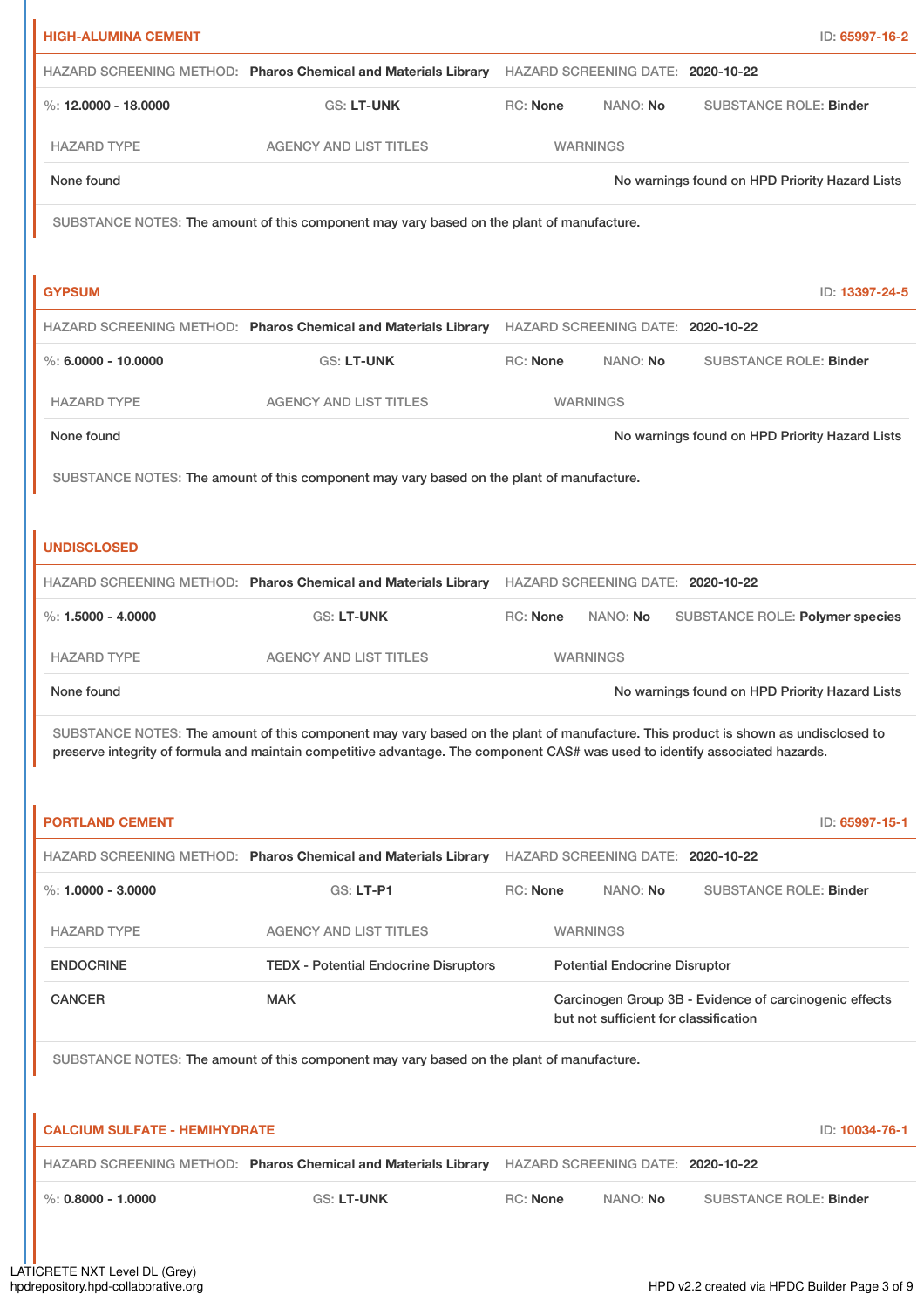None found Now arrings found on HPD Priority Hazard Lists

SUBSTANCE NOTES: The amount of this component may vary based on the plant of manufacture.

| <b>LITHIUM CARBONATE</b> |                                                                                           | ID: 554-13-2                                                                                                                                                                                                                                                       |
|--------------------------|-------------------------------------------------------------------------------------------|--------------------------------------------------------------------------------------------------------------------------------------------------------------------------------------------------------------------------------------------------------------------|
|                          | HAZARD SCREENING METHOD: Pharos Chemical and Materials Library                            | HAZARD SCREENING DATE: 2020-10-22                                                                                                                                                                                                                                  |
| $\%: 0.0700 - 0.1500$    | $GS: LT-1$                                                                                | RC: None NANO: No SUBSTANCE ROLE: Processing regulator                                                                                                                                                                                                             |
| <b>HAZARD TYPE</b>       | <b>AGENCY AND LIST TITLES</b>                                                             | <b>WARNINGS</b>                                                                                                                                                                                                                                                    |
| <b>REPRODUCTIVE</b>      | GHS - New Zealand                                                                         | 6.8A - Known or presumed human reproductive or<br>developmental toxicants                                                                                                                                                                                          |
| <b>REPRODUCTIVE</b>      | GHS - Japan                                                                               | Toxic to reproduction - Category 1A [H360]                                                                                                                                                                                                                         |
| <b>DEVELOPMENTAL</b>     | CA EPA - Prop 65                                                                          | Developmental toxicity                                                                                                                                                                                                                                             |
| <b>UNDISCLOSED</b>       | SUBSTANCE NOTES: The amount of this component may vary based on the plant of manufacture. |                                                                                                                                                                                                                                                                    |
|                          | HAZARD SCREENING METHOD: Pharos Chemical and Materials Library                            | HAZARD SCREENING DATE: 2020-10-22                                                                                                                                                                                                                                  |
| %: $0.0500 - 0.2000$     | GS: LT-UNK                                                                                | RC: None<br>NANO: No<br><b>SUBSTANCE ROLE: Plasticizer</b>                                                                                                                                                                                                         |
| <b>HAZARD TYPE</b>       | <b>AGENCY AND LIST TITLES</b>                                                             | <b>WARNINGS</b>                                                                                                                                                                                                                                                    |
| None found               |                                                                                           | No warnings found on HPD Priority Hazard Lists                                                                                                                                                                                                                     |
|                          |                                                                                           | SUBSTANCE NOTES: The amount of this component may vary based on the plant of manufacture. This product is shown as undisclosed to<br>preserve integrity of formula and maintain competitive advantage. The component CAS# was used to identify associated hazards. |
| <b>UNDISCLOSED</b>       |                                                                                           |                                                                                                                                                                                                                                                                    |
|                          |                                                                                           | HAZARD SCREENING METHOD: Pharos Chemical and Materials Library HAZARD SCREENING DATE: 2020-10-22                                                                                                                                                                   |
| %: $0.0500 - 0.1000$     | <b>GS: LT-P1</b>                                                                          | RC: None<br>NANO: No<br>SUBSTANCE ROLE: Viscosity modifier                                                                                                                                                                                                         |
| <b>HAZARD TYPE</b>       | <b>AGENCY AND LIST TITLES</b>                                                             | <b>WARNINGS</b>                                                                                                                                                                                                                                                    |
| <b>ENDOCRINE</b>         | <b>TEDX - Potential Endocrine Disruptors</b>                                              | <b>Potential Endocrine Disruptor</b>                                                                                                                                                                                                                               |
|                          |                                                                                           | SUBSTANCE NOTES: The amount of this component may vary based on the plant of manufacture. This product is shown as undisclosed to<br>preserve integrity of formula and maintain competitive advantage. The component CAS# was used to identify associated hazards. |
| <b>UNDISCLOSED</b>       |                                                                                           |                                                                                                                                                                                                                                                                    |
|                          |                                                                                           | HAZARD SCREENING METHOD: Pharos Chemical and Materials Library HAZARD SCREENING DATE: 2020-10-22                                                                                                                                                                   |
| %: $0.0300 - 0.0500$     | GS: LT-UNK                                                                                | RC: None NANO: No SUBSTANCE ROLE: Processing regulator                                                                                                                                                                                                             |

None found Now arrings found on HPD Priority Hazard Lists

LATICRETE NXT Level DL (Grey)<br>hpdrepository.hpd-collaborative.org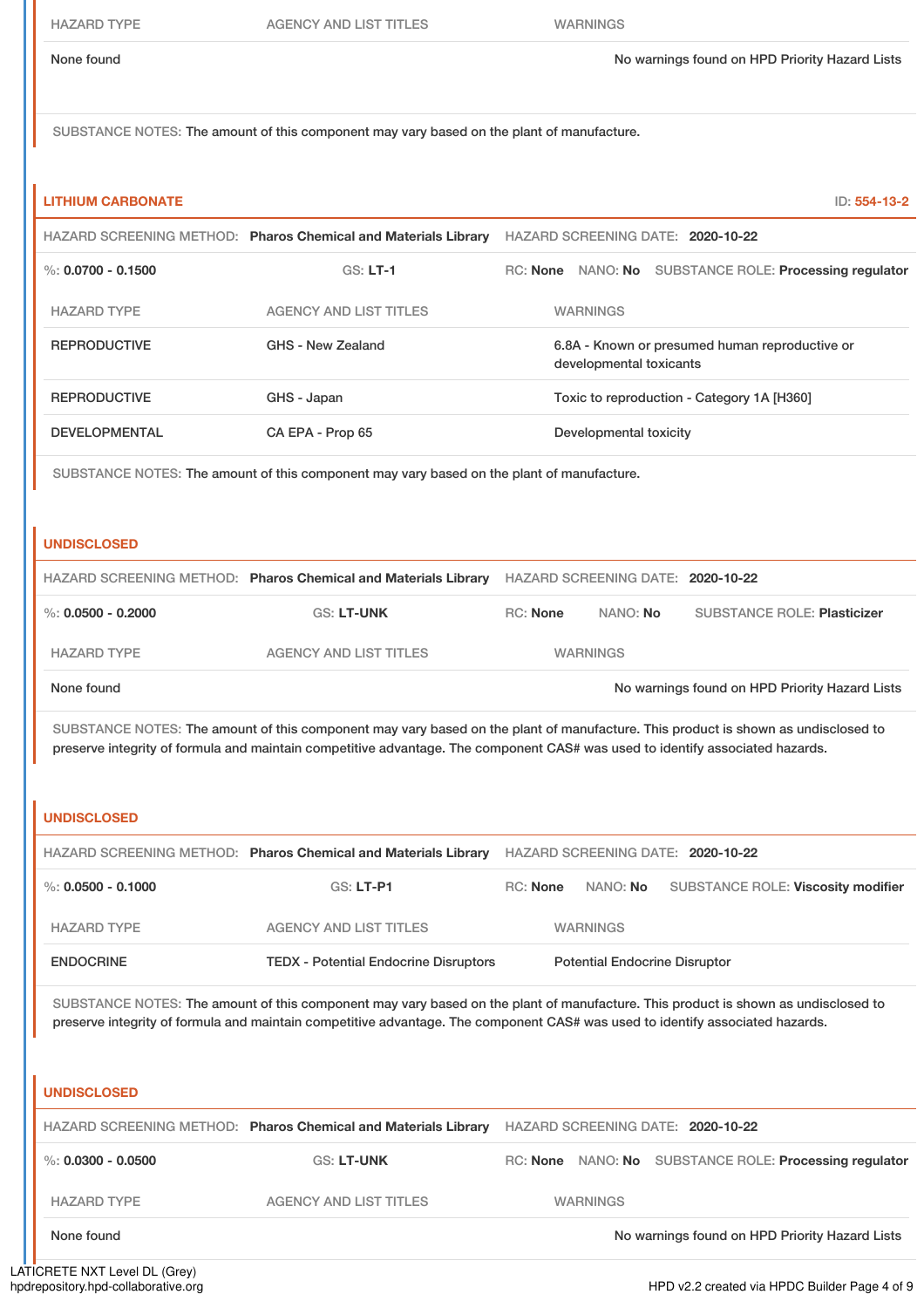SUBSTANCE NOTES: The amount of this component may vary based on the plant of manufacture. This product is shown as undisclosed to preserve integrity of formula and maintain competitive advantage. The component CAS# was used to identify associated hazards.

#### **UNDISCLOSED**

|                        | HAZARD SCREENING METHOD: Pharos Chemical and Materials Library |                 | HAZARD SCREENING DATE: 2020-10-22 |                                                |
|------------------------|----------------------------------------------------------------|-----------------|-----------------------------------|------------------------------------------------|
| $\%$ : 0.0100 - 0.1000 | <b>GS: LT-UNK</b>                                              | <b>RC:</b> None | NANO: No                          | <b>SUBSTANCE ROLE: Defoamer</b>                |
| <b>HAZARD TYPE</b>     | <b>AGENCY AND LIST TITLES</b>                                  |                 | <b>WARNINGS</b>                   |                                                |
| None found             |                                                                |                 |                                   | No warnings found on HPD Priority Hazard Lists |

SUBSTANCE NOTES: The amount of this component may vary based on the plant of manufacture. This product is shown as undisclosed to preserve integrity of formula and maintain competitive advantage. The component CAS# was used to identify associated hazards.

#### **UNDISCLOSED**

|                      | HAZARD SCREENING METHOD: Pharos Chemical and Materials Library | HAZARD SCREENING DATE: 2020-10-22                                                                 |                                                                          |          |                                 |
|----------------------|----------------------------------------------------------------|---------------------------------------------------------------------------------------------------|--------------------------------------------------------------------------|----------|---------------------------------|
| %: $0.0100 - 0.0500$ | $GS: LT-1$                                                     | RC: None                                                                                          |                                                                          | NANO: No | <b>SUBSTANCE ROLE: Defoamer</b> |
| <b>HAZARD TYPE</b>   | <b>AGENCY AND LIST TITLES</b>                                  | <b>WARNINGS</b>                                                                                   |                                                                          |          |                                 |
| <b>CANCER</b>        | EU - GHS (H-Statements)                                        | H350 - May cause cancer                                                                           |                                                                          |          |                                 |
| <b>CANCER</b>        | <b>EU - REACH Annex XVII CMRs</b>                              | Carcinogen Category 2 - Substances which should be<br>regarded as if they are Carcinogenic to man |                                                                          |          |                                 |
| <b>MULTIPLE</b>      | ChemSec - SIN List                                             | CMR - Carcinogen, Mutagen &/or Reproductive Toxicant                                              |                                                                          |          |                                 |
| <b>CANCER</b>        | EU - Annex VI CMRs                                             |                                                                                                   | Carcinogen Category 1B - Presumed Carcinogen based<br>on animal evidence |          |                                 |
| <b>CANCER</b>        | GHS - Australia                                                | H350 - May cause cancer                                                                           |                                                                          |          |                                 |

SUBSTANCE NOTES: The amount of this component may vary based on the plant of manufacture. This product is shown as undisclosed to preserve integrity of formula and maintain competitive advantage. The component CAS# was used to identify associated hazards.

#### **UNDISCLOSED**

|                      | HAZARD SCREENING METHOD: Pharos Chemical and Materials Library | HAZARD SCREENING DATE: 2020-10-22                                                                 |                                                                          |                         |                                 |
|----------------------|----------------------------------------------------------------|---------------------------------------------------------------------------------------------------|--------------------------------------------------------------------------|-------------------------|---------------------------------|
| %: $0.0100 - 0.0500$ | $GS: LT-1$                                                     | <b>RC:</b> None                                                                                   |                                                                          | NANO: No                | <b>SUBSTANCE ROLE: Defoamer</b> |
| <b>HAZARD TYPE</b>   | <b>AGENCY AND LIST TITLES</b>                                  | <b>WARNINGS</b>                                                                                   |                                                                          |                         |                                 |
| <b>CANCER</b>        | EU - GHS (H-Statements)                                        | H350 - May cause cancer                                                                           |                                                                          |                         |                                 |
| <b>CANCER</b>        | <b>EU - REACH Annex XVII CMRs</b>                              | Carcinogen Category 2 - Substances which should be<br>regarded as if they are Carcinogenic to man |                                                                          |                         |                                 |
| <b>MULTIPLE</b>      | ChemSec - SIN List                                             |                                                                                                   | CMR - Carcinogen, Mutagen &/or Reproductive Toxicant                     |                         |                                 |
| <b>CANCER</b>        | EU - Annex VI CMRs                                             |                                                                                                   | Carcinogen Category 1B - Presumed Carcinogen based<br>on animal evidence |                         |                                 |
| <b>CANCER</b>        | <b>GHS - Australia</b>                                         |                                                                                                   |                                                                          | H350 - May cause cancer |                                 |

SUBSTANCE NOTES: The amount of this component may vary based on the plant of manufacture. This product is shown as undisclosed to preserve integrity of formula and maintain competitive advantage. The component CAS# was used to identify associated hazards.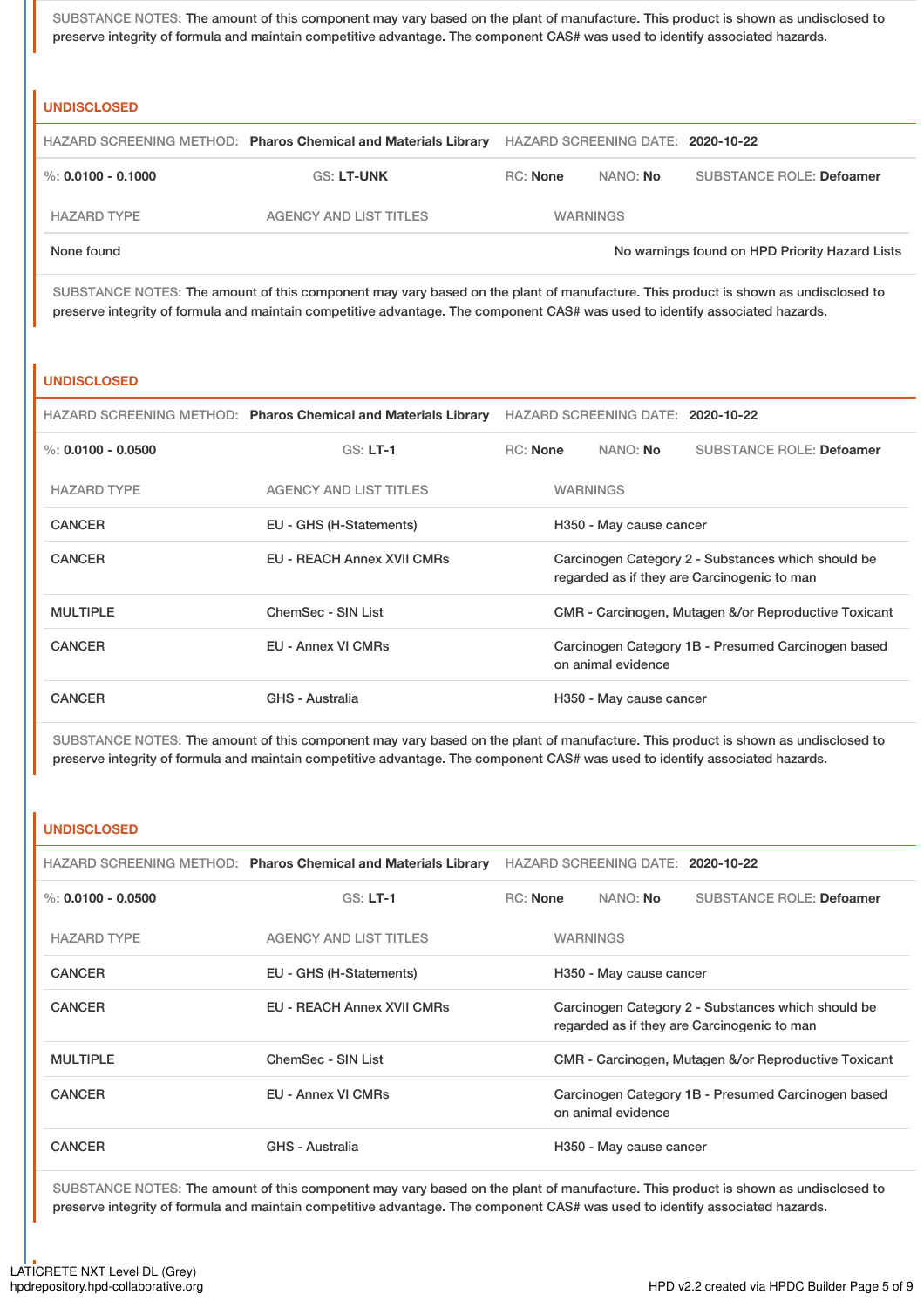| <b>CALCIUM CARBONATE</b>                 |                                                                                                                                         |                 |                 | ID: 471-34-1                                   |
|------------------------------------------|-----------------------------------------------------------------------------------------------------------------------------------------|-----------------|-----------------|------------------------------------------------|
|                                          | HAZARD SCREENING METHOD: Pharos Chemical and Materials Library                                                                          |                 |                 | HAZARD SCREENING DATE: 2020-10-22              |
| %: Impurity/Residual                     | $GS:$ BM-3                                                                                                                              | <b>RC: None</b> | NANO: No        | <b>SUBSTANCE ROLE: Impurity/Residual</b>       |
| <b>HAZARD TYPE</b>                       | <b>AGENCY AND LIST TITLES</b>                                                                                                           | <b>WARNINGS</b> |                 |                                                |
| None found                               |                                                                                                                                         |                 |                 | No warnings found on HPD Priority Hazard Lists |
| raw material and/or be less than 100ppm. | SUBSTANCE NOTES: This substance is an impurity or residual. This impurity/residual may or may not be present based on the source of the |                 |                 |                                                |
| <b>LIMESTONE; CALCIUM CARBONATE</b>      |                                                                                                                                         |                 |                 | ID: 1317-65-3                                  |
|                                          | HAZARD SCREENING METHOD: Pharos Chemical and Materials Library                                                                          |                 |                 | HAZARD SCREENING DATE: 2020-10-22              |
| %: Impurity/Residual                     | <b>GS: LT-UNK</b>                                                                                                                       | <b>RC: None</b> | NANO: No        | <b>SUBSTANCE ROLE: Impurity/Residual</b>       |
| <b>HAZARD TYPE</b>                       | <b>AGENCY AND LIST TITLES</b>                                                                                                           |                 | <b>WARNINGS</b> |                                                |
| None found                               |                                                                                                                                         |                 |                 | No warnings found on HPD Priority Hazard Lists |

SUBSTANCE NOTES: This substance is an impurity or residual. This impurity/residual may or may not be present based on the source of the raw material and/or be less than 100 ppm.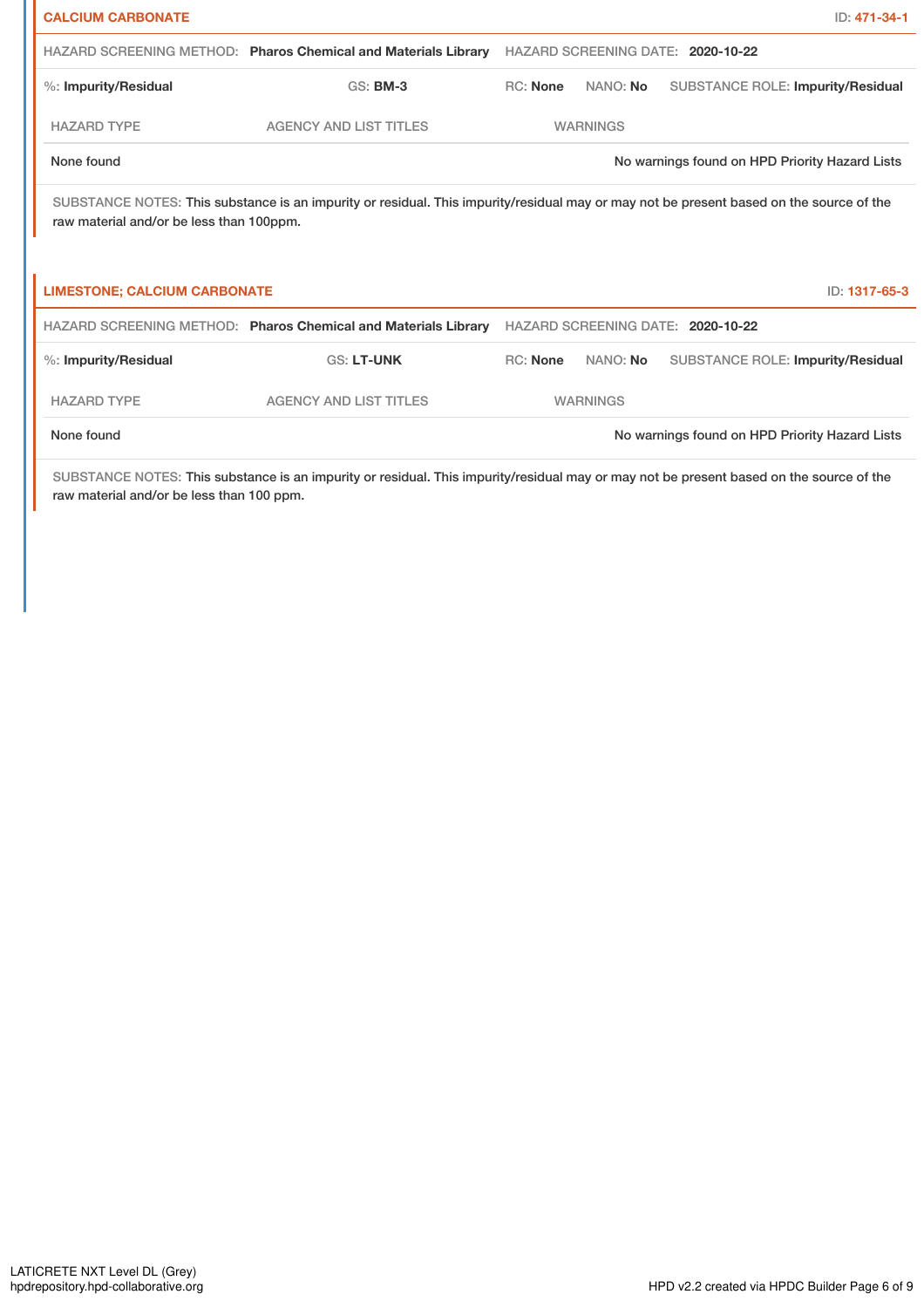This section lists applicable certification and standards compliance information for VOC emissions and VOC content. Other types of health or *environmental performance testing or certifications completed for the product may be provided.*

| <b>VOC EMISSIONS</b>                                                                                                                                                     | UL/GreenGuard Gold Certified (NXT Level DL)   |       |                                            |  |  |
|--------------------------------------------------------------------------------------------------------------------------------------------------------------------------|-----------------------------------------------|-------|--------------------------------------------|--|--|
| <b>CERTIFYING PARTY: Third Party</b><br>APPLICABLE FACILITIES: Applies to All Facilities.<br><b>CERTIFICATE URL:</b><br>http://certificates.greenguard.org/default.aspx? | ISSUE DATE: 2018-10- EXPIRY DATE: 2021-<br>05 | 07-09 | <b>CERTIFIER OR LAB: UL</b><br>Environment |  |  |

id=130435&t=cs&

CERTIFICATION AND COMPLIANCE NOTES: Meets LEED v4.1 Credit "Low Emitting Materials" Emissions Requirements. This product was tested in accordance with California Department of Public Health (CDPH) v1.2 in an office and classroom environment.

| <b>VOC CONTENT</b>                                                                                                                                                                                              | <b>TDS 251 "Low VOC LATICRETE Products"</b> |  |                                    |  |  |
|-----------------------------------------------------------------------------------------------------------------------------------------------------------------------------------------------------------------|---------------------------------------------|--|------------------------------------|--|--|
| CERTIFYING PARTY: Self-declared<br>APPLICABLE FACILITIES: Applies to All Facilities.<br><b>CERTIFICATE URL:</b><br>https://cdn.laticrete.com/~/media/support-and-<br>downloads/technical-datasheets/tds251.ashx | ISSUE DATE: 2020-08- EXPIRY DATE:<br>12     |  | <b>CERTIFIER OR LAB: LATICRETE</b> |  |  |

CERTIFICATION AND COMPLIANCE NOTES: Meets LEED v4.1 Credit "Low Emitting Materials" VOC Content Requirements per SCAQMD Rule 1168 (Tile Adhesive).

| <b>LCA</b>                                                                                        | LATICRETE Cement Self-Leveling UNderlayment Product Specific (Type III) EPD |           |                                            |  |  |
|---------------------------------------------------------------------------------------------------|-----------------------------------------------------------------------------|-----------|--------------------------------------------|--|--|
| <b>CERTIFYING PARTY: Third Party</b><br>APPLICABLE FACILITIES: Applies to All Facilities in North | ISSUE DATE: 2016-11- EXPIRY DATE: 2021-<br>-29                              | $11 - 28$ | <b>CERTIFIER OR LAB: UL</b><br>Environment |  |  |
| America.                                                                                          |                                                                             |           |                                            |  |  |
| <b>CERTIFICATE URL:</b>                                                                           |                                                                             |           |                                            |  |  |
| https://cdn.laticrete.com/~/media/environmental-product-                                          |                                                                             |           |                                            |  |  |
| data-sheets/cement-self-leveling-underlayment.ashx                                                |                                                                             |           |                                            |  |  |

CERTIFICATION AND COMPLIANCE NOTES: Meets LEED v4.1 Credit "Building Product Disclosure and Optimization-Environmental Product Declarations" requirements as a Product Specific (Type III) EPD.

# **Section 4: Accessories**

This section lists related products or materials that the manufacturer requires or recommends for installation (such as adhesives or fasteners), maintenance, cleaning, or operations. For information relating to the contents of these related products, refer to their applicable Health Product *Declarations, if available.*

**WATER WATER HPD WATER HPD WATER M** 

CONDITION WHEN RECOMMENDED OR REQUIRED AND/OR OTHER NOTES: LATICRETE® NXT® Level DL (Grey) to be mixed with water only following the mix ratio and directions as stated in the product data sheet.

# **Section 5: General Notes**

LATICRETE® NXT® Level DL (Grey) meets the Living Building Challenge v4.0 requirement that the product does not contain any of the Red Listed Materials or Chemicals. Specifically, LATICRETE NXT Level DL (Grey) does not contain the following: Antimicrobials (marketed with a health claim) •Alkylphenols and related compounds •Asbestos •Bisphenol A (BPA) and structural analogues •California Banned Solvents •Chlorinated Polymers, including Chlorinated polyethylene (CPE), Chlorinated Polyvinyl Chloride (CPVC), Chloroprene (neoprene monomer), Chlorosulfonated polyethylene (CSPE), Polyvinylidiene chloride (PVDC), and Polyvinyl Chloride (PVC) •Chlorobenzenes •Chlorofluorocarbons (CFCs) & Hydrochlorofluorocarbons (HCFCs) •Formaldehyde (added) • Monomeric, polymeric and organo-phosphate halogenated flame retardants (HFRs) •Organotin Compounds •Perfluorinated Compounds (PFCs) •Phthalates (orthophthalates) •Polychlorinated Biphenyls (PCBs) •Polycyclic Aromatic Hydrocarbons (PAH) •Short-Chain and Medium-Chain Chlorinated Paraffins •Toxic Heavy Metals - Arsenic, Cadmium, Chromium, Lead (added), and Mercury •Wood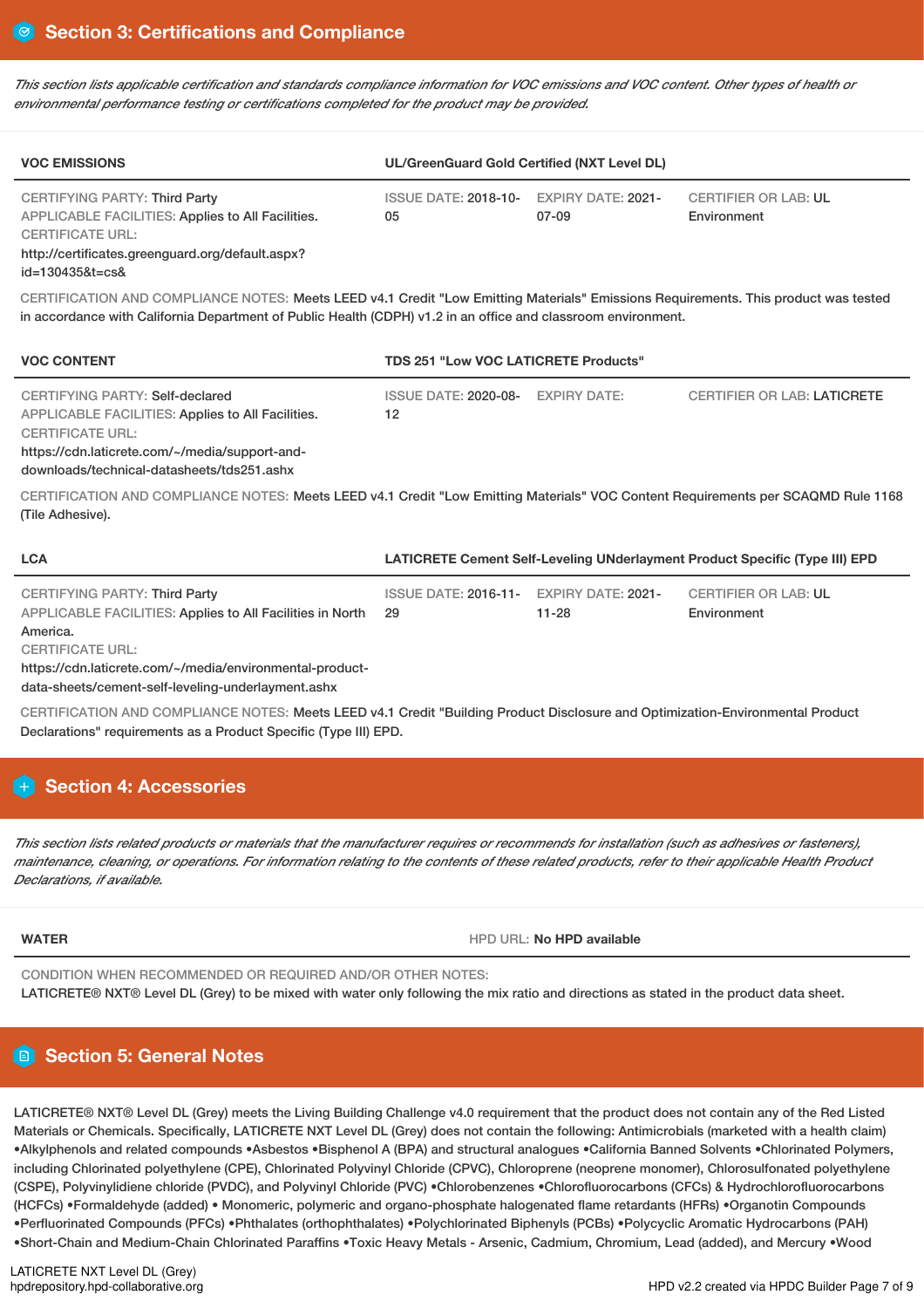treatments containing Creosote, Arsenic or Pentachlorophenol. See Section 1 for Volatile Organic Compounds (VOC) (wet applied products) information.